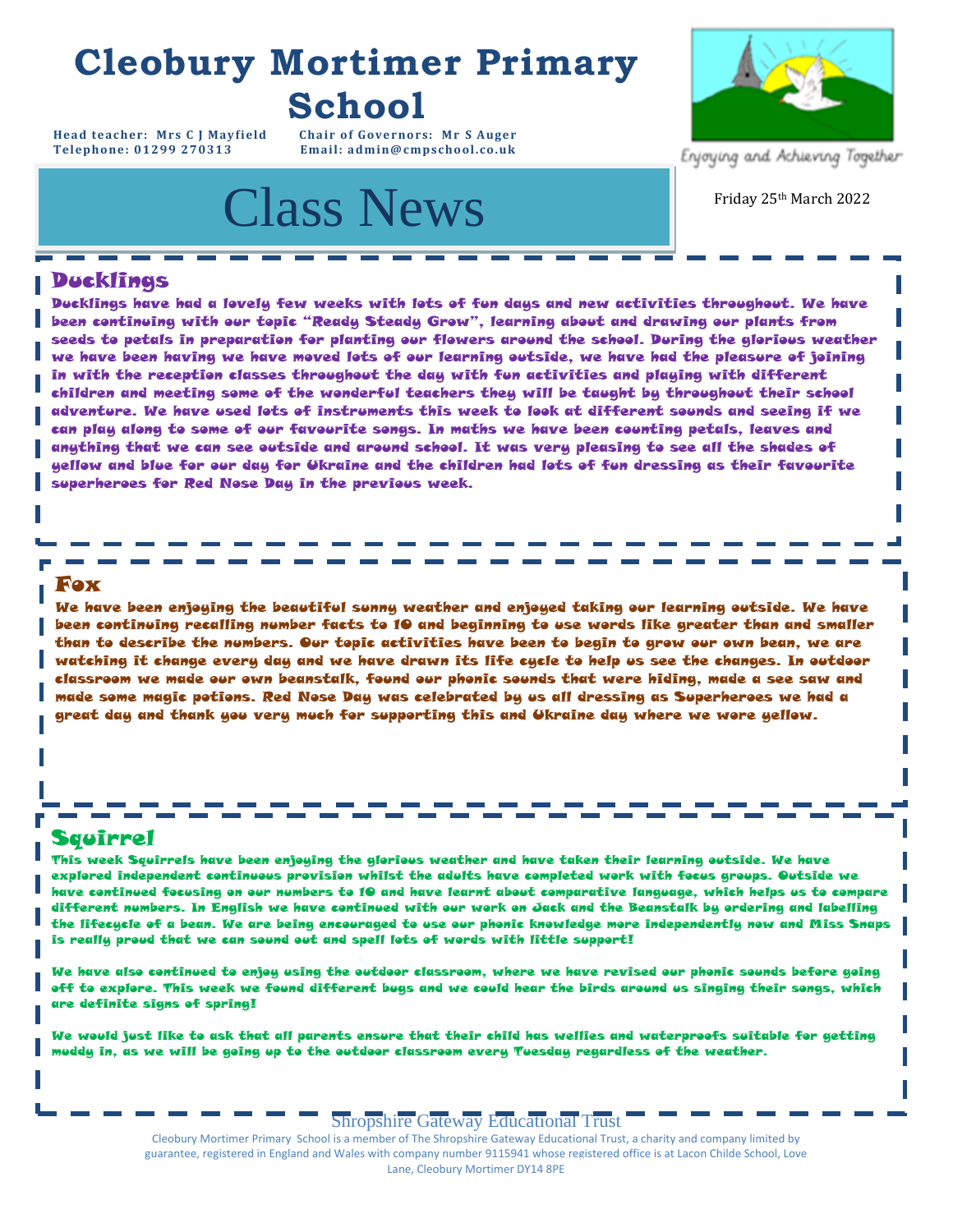#### Badger

socks for Down Syndrome Awareness Day on Monday and Blue and Yellow for Ukraine on Wednesday.<br>... We have had a lovely week in Badger Class. The children are really enjoying our English unit all about letter writing, Sunny the meerkat has sent us a video telling us that he is frightened to come into school, so we are writing him a letter to tell him all the wonderful things about our school in the hope that he will come. In maths we have begun to explore addition and subtraction within 20, we have had some outside maths this week, finding sticks and taking some away to make subtraction calculations. During topic lessons we have learnt about Queen Elizabeth II and spoke about her upcoming Platinum Jubilee celebrations. There was also a lot of colour in the classroom this week, with our colourful Hope everyone has a happy and healthy weekend.

= = = = = = = = = = = = = = = =

. . . . . . . . . . . . .

#### Hedgehog

**For your** We have had an extremely busy fortnight in Hedgehog Class and the children have been working hard. **Calendar:**  In English, we have started our new story and were excited because we spotted fairies in our outdoor classroom. When we went out to take a closer look, we couldn't see the fairies, but they had left us lots of jewels. We decided that the jewels were clues from the fairies to help us work out what they love to collect. After, we discovered that our new book is "The Tear Thief" by Carol Ann Duffy and we cannot wait to find out what happens. In maths, we have been practising our subtraction skills. It is lovely to see the children using their mental maths skills to calculate quickly and being confident to use a number line when the number sentence is a little trickier. In topic, we have continued to learn about Kenya and have been exploring the climate. We made a graph to compare the rainfall of London and Nairobi. We were surprised to see that, in some months, Kenya had more rain than London. We also thought about what we would wear to keep us cool and safe if we were to visit the savanna. In science, we have been looking at the different stages of human life and worked in groups to present what a human could do at each landmark. It was interesting to hear the development milestones that had been identified by each group and I was impressed with the children's teamwork and presenting skills.

In P.E., we enjoyed a visit from Kidderminster Harriers and the children practised their ball control skills. The children listened carefully and enjoyed playing dribbling games and an exciting version of stuck in the mud.

#### Rabbit

Rabbit have been wonderful this week. Unfortunately Mr Martin has been poorly so the class have had the opportunity to work with lots of different adults and learn about lots of exciting things. On Wednesday lots of the children came in wearing blue and yellow to show support for the Ukraine. I had a lovely afternoon finding out more about the county, the people and traditions with Rabbit class and was really impressed with their knowledge and the mature way they discussed the ideas being shared. Rabbit class have also been using their artistic and creative skills to make cards for special people. Hope you enjoy them. I am sure Mr Martin will be pleased to know how well the class have got on this week and hear such good reports about them.

#### Hare

Hare class have had yet another fantastic fortnight of learning. In maths, we have completed our unit on fractions. To end the unit, we learnt how to find unit and non-unit fractions of an amount. In English, the children have been writing an explanation text linked to our science topic on sound. The children have created their own text about how we hear sound. In PE this term, we have been enjoying having tennis lessons with a tennis coach. The children really enjoy these sessions are their skills are improving week on week. In history, the children have enjoyed participating in our very own parliamentary debate about children's working conditions. They made some very valid points and created some good arguments.

---------

#### Shropshire Gateway Educational Trust

Cleobury Mortimer Primary School is a member of The Shropshire Gateway Educational Trust, a charity and company limited by guarantee, registered in England and Wales with company number 9115941 whose registered office is at Lacon Childe School, Love Lane, Cleobury Mortimer DY14 8PE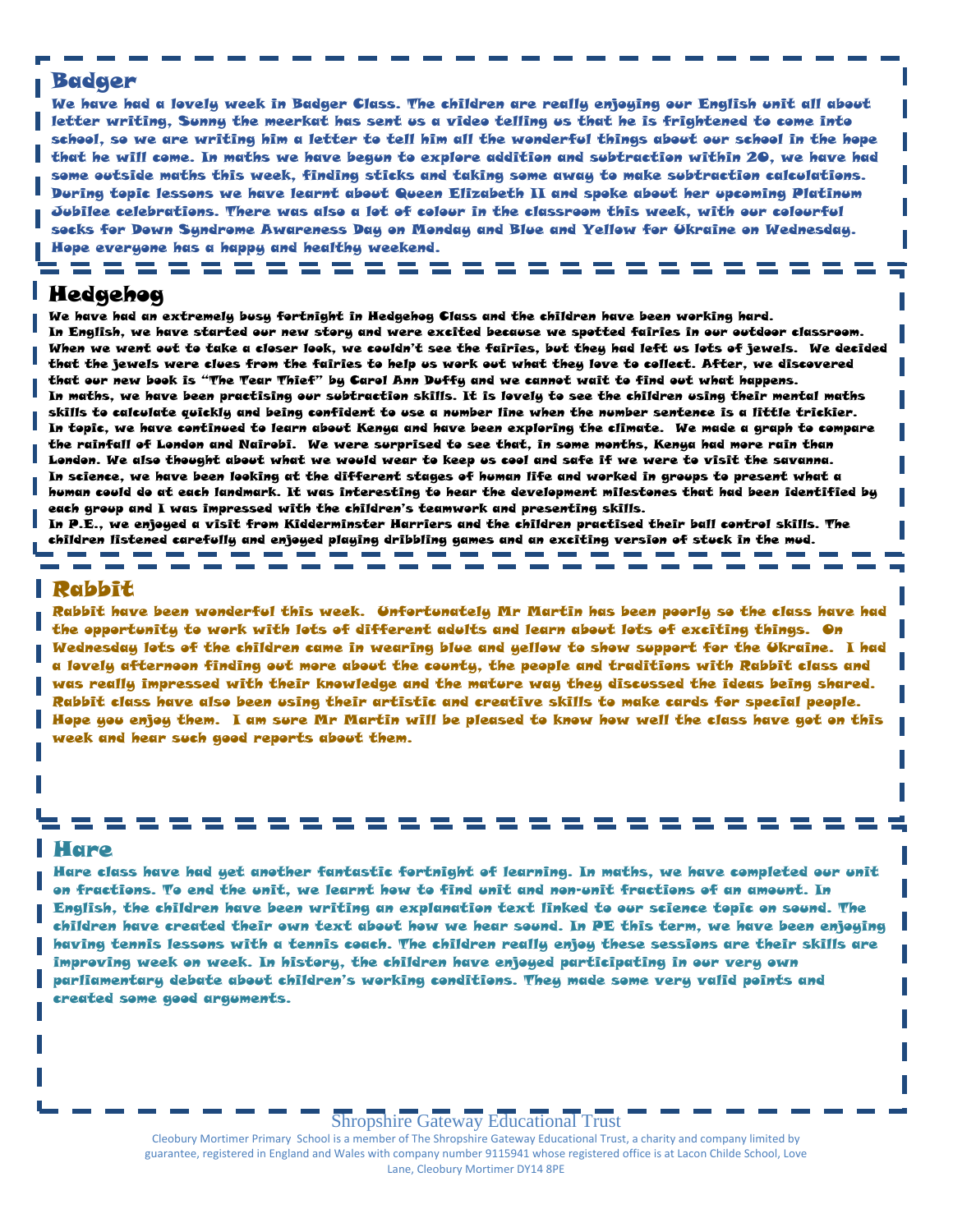#### Kestrel

Last week was British science week and Kestrel class have been involved in lots of science activities. On Thursday, we were lucky enough to be picked to be involved in a STEM themed experience room at Lacon in one of the science labs. In KS2, we took part in the Encounter Edu virtual lesson called Climate Change Superheroes. In this live lesson, we developed our working scientifically skills, while learning about climate change. As science week was coming to an end, the whole school took part in another great STEM Day. This time the STEM theme was healthy lifestyles where each teacher taught a different topic of healthy lifestyles.

In English, Kestrel class have started looking at narrative poems and will be introduced to the poem 'The Highway Man' next week. In Maths, we have begun our decimal and percentages unit. It was great to see so many children taking part in our Day for Ukraine. Well done to stars of the week this week.

#### Mole

Over the last two weeks, Moles have been developing their art skills trying soap sculpting for the first time. They have enjoyed this new activity, even though it has proved quite challenging at times as so much patience is needed. They have also been painting. I have been delighted at the care and attention to detail that all of the children have shown.

We have started a new book in literacy, Wolf Brother by Michelle Paver, which is developing the children's imagination and encouraging them to delve into the text and ask questions. We are all excited to read on as there is so much to find out.

As Easter is approaching, please can you all get ready for a tidy up of school uniform after the holidays? The children will need to have the correct jumper/cardigan rather than a sweatshirt or hoody.

#### **Deer**

With just over a week to go until the big trip, the excitement levels have been building in Deer Class for those going on the residential. As part of our preparation for the trip, we have answered many questions, shared worries and next week, we will go over risk assessments to ensure the children know how to stay safe. All that the children have to do now, is make sure they have all the things they need ready to pack their bags (the kit list can be found on the Deer Class page of the website if you have lost it). Elsewhere, the children really enjoyed the visit by Mr Parker last week where they looked at WW2 artefacts and were even able to try some on – the photographs can be found on the Deer Class page on the website.

Cleobury Mortimer Primary School is a member of The Shropshire Gateway Educational Trust, a charity and company limited by guarantee, registered in England and Wales with company number 9115941 whose registered office is at Lacon Childe School, Love Lane, Cleobury Mortimer DY14 8PE